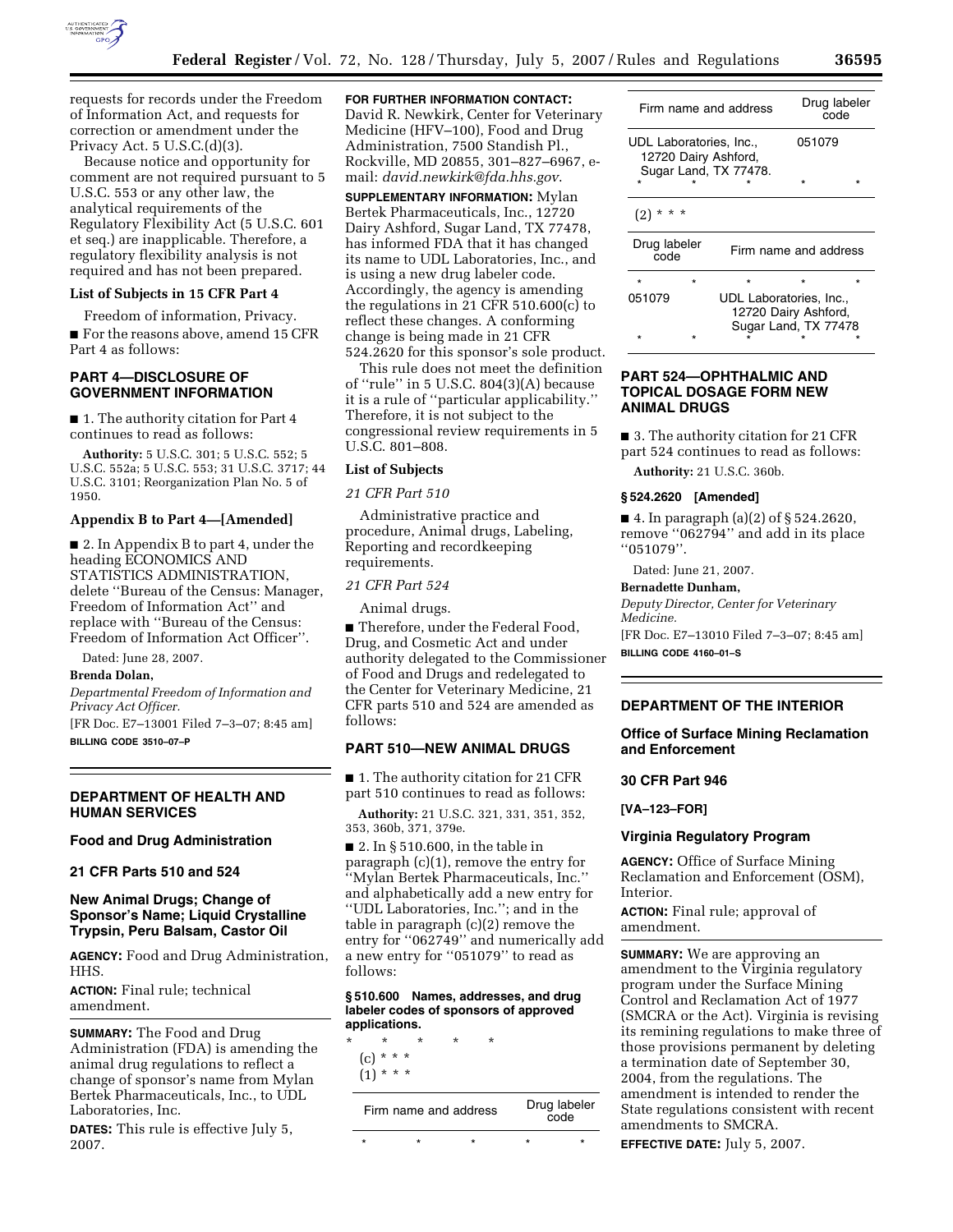**FOR FURTHER INFORMATION CONTACT:** Mr. Tim Dieringer, Director, Knoxville Field Office; Telephone: (276) 523–4303. Internet: *tdieringer@osmre.gov.* 

# **SUPPLEMENTARY INFORMATION:**

I. Background on the Virginia Program

- II. Submission of the Amendment III. OSM's Findings
- IV. Summary and Disposition of Comments
- V. OSM's Decision
- VI. Procedural Determinations

# **I. Background on the Virginia Program**

Section 503(a) of the Act permits a State to assume primacy for the regulation of surface coal mining and reclamation operations on non-Federal and non-Indian lands within its borders by demonstrating that its program includes, among other things, ''\* \* \*a State law which provides for the regulation of surface coal mining and reclamation operations in accordance with the requirements of the Act  $*$   $*$ and rules and regulations consistent with regulations issued by the Secretary pursuant to the Act.'' See 30 U.S.C.  $1253(a)(1)$  and  $(7)$ . On the basis of these criteria, the Secretary of the Interior conditionally approved the Virginia program on December 15, 1981. You can find background information on the Virginia program, including the Secretary's findings, the disposition of comments, and conditions of approval of the Virginia program in the December 15, 1981, **Federal Register** (46 FR 61088). You can also find later actions concerning Virginia's program and program amendments at 30 CFR 946.12, 946.13, and 946.15.

## **II. Submission of the Amendment**

By letter dated February 13, 2007 (Administrative Record Number VA– 1058), the Virginia Department of Mines, Minerals and Energy (DMME) submitted an amendment to the Virginia program. In its letter, the DMME stated that the program amendment revises the Virginia Coal Surface Mining Reclamation Regulations to reflect the deletion from SMCRA, at section 510(e), of the termination date of section 510(e) of September 30, 2004.

Section 510 of SMCRA concerns permit approval or denial. Subsection 510(e) provides an exception to the prohibition of subsection (c), which prohibits the issuance of a permit where any surface coal mining operation owned or controlled by an applicant is currently in violation of SMCRA or such other laws referenced at subsection 510(c). Prior to being amended by the Tax Relief and Health Care Act of 2006, subsection 510(e) provided as follows:

(e) After the date of enactment of this subsection, the prohibition of subsection (c)

shall not apply to a permit application due to any violation resulting from an unanticipated event or condition at a surface coal mining operation on lands eligible for remining under a permit held by the person making such application. As used in this subsection, the term ''violation'' has the same meaning as such term has under subsection (c). The authority of this subsection and section 515(b)(20)(B) shall terminate on September 30, 2004.

The effect of the deletion of the termination date in the SMCRA provision quoted above (the entire last sentence was deleted) is twofold: (1) It makes permanent the authority at subsection 510(e) of SMCRA to approve a permit application for surface coal mining operations on lands eligible for remining notwithstanding the existence of a violation resulting from an unanticipated event or condition at the site, and (2) it makes permanent the two-year revegetation responsibility period for lands eligible for remining at subsection 515(b)(20)(B) of SMCRA.

In its amendment, Virginia is deleting the termination date of September 30, 2004, from three of its program regulations concerning remining.

We announced receipt of the proposed amendment in the April 9, 2007, **Federal Register** (72 FR 17449). In the same document, we opened the public comment period and provided an opportunity for a public hearing or meeting on the amendment's adequacy. We did not hold a public hearing or meeting because no one requested one. The public comment period ended on May 4, 2007. No comments were received.

## **III. OSM's Findings**

1. 4 VAC 25–130–785.25. Lands eligible for remining.

This provision is amended by deleting subsection (c) in its entirety. Currently, 4 VAC 25–130–785.25 provides as follows:

(a) This section contains permitting requirements to implement 4 VAC 25–130– 773.15(b)(4). Any person who submits a permit application to conduct a surface coal mining operation on lands eligible for remining must comply with this section.

(b) Any application for a permit under this section shall be made according to all requirements of this subchapter applicable to surface coal mining and reclamation operations. In addition, the application shall:

(1) To the extent not otherwise addressed in the permit application, identify potential environmental and safety problems related to prior mining activity at the site and that could be reasonably anticipated to occur. This identification shall be based on a due diligence investigation which shall include visual observations at the site, a record review of past mining at the site, and environmental sampling tailored to current site conditions.

(2) With regard to potential environmental and safety problems referred in subdivision (b)(1) of this section, describe the mitigative measures that will be taken to ensure that the applicable reclamation requirements of this chapter can be met.

(c) The requirements of this section shall not apply after September 30, 2004.

In its submittal letter, the DMME stated that the deletion of subsection (c) containing the termination date of September 30, 2004, is intended to reflect the deletion of that same termination date at subsection 510(e) of SMCRA.

We find that the deletion of the termination date of September 30, 2004, renders 4 VAC 25–130–785.25 consistent with and no less stringent than § 510(e) of SMCRA and can be approved.

2. 4 VAC 25–130–816.116(c)(2)(ii) and 817.116(c)(2)(ii). Revegetation; standards for success.

These provisions are amended by deleting the phrase ''included in permits issued before September 30, 2004, or any renewals thereof'' at the end of the first sentence in subparts (c)(2)(ii). Currently, 4 VAC 25–130– 816.116(c) and 817.116(c) provide as follows:

(c) (1) The period of extended responsibility for successful revegetation shall begin after the last year of augmented seeding, fertilizing, irrigation, or other work, excluding husbandry practices that are approved by the division in accordance with subdivision (c)(3) of this section.

(2) The period of responsibility shall continue for a period of not less than:

(i) Five full years except as provided in subdivision (c)(2)(ii) of this section. The vegetation parameters identified in subsection (b) of this section for grazing land or pastureland and cropland shall equal or exceed the approved success standard during the growing seasons of any two years of the responsibility period, except the first year. Areas approved for the other uses identified in subsection (b) of this section shall equal or exceed the applicable success standard during the growing season of the last year of the responsibility period.

(ii) Two full years for lands eligible for remining included in permits issued before September 30, 2004, or any renewals thereof. To the extent that the success standards are established by subdivision (b)(5) of this section, the lands shall equal or exceed the standards during the growing season of the last year of the responsibility period.

(3) The division may approve selective husbandry practices, excluding augmented seeding, fertilization, or irrigation, without extending the period of responsibility for revegetation success and bond liability, if such practices can be expected to continue as part of the postmining land use or if discontinuance of the practices after the liability period expires will not reduce the probability of permanent revegetation success. Approved practices shall be normal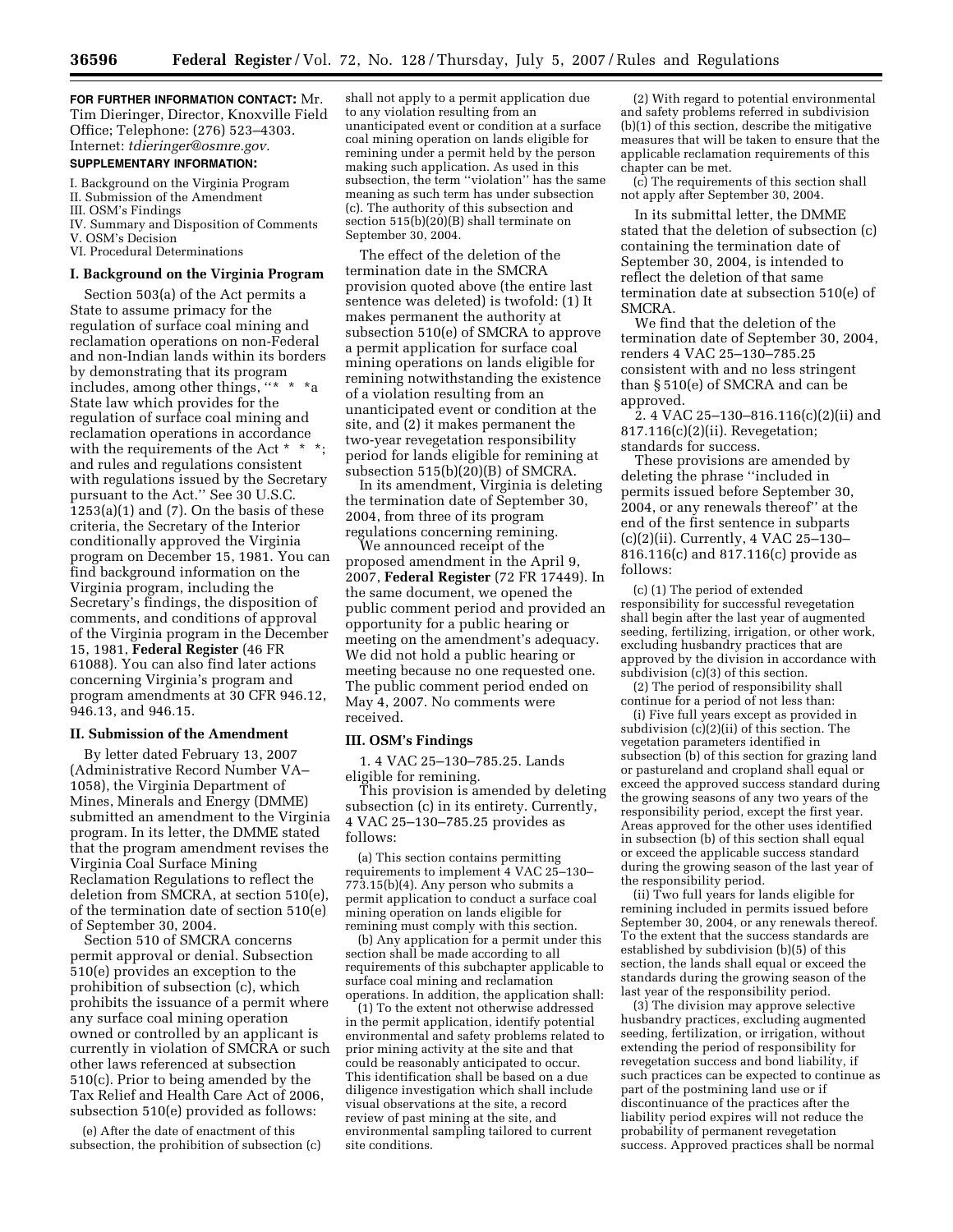conservation practices within the region for unmined lands having land uses similar to the approved postmining land use of the disturbed area, including such practices as disease, pest, and vermin control; and any pruning, reseeding and/or transplanting specifically necessitated by such actions.

In its submittal letter, the DMME stated that the deletion of the September 30, 2004, termination date at subparts (c)(2)(ii) is intended to reflect the deletion of that same termination date at subsection 510(e) of SMCRA.

We find that the deletion of the termination date of September 30, 2004, renders 4 VAC 25–130–816.116(c)(2)(ii) and 817.116(c)(2)(ii) consistent with and no less stringent than § 510(e) of SMCRA and can be approved.

# **IV. Summary and Disposition of Comments**

## *Public Comments*

We asked for public comments on the amendment (Administrative Record Number VA–1068) and no comments were received.

#### *Federal Agency Comments*

Under 30 CFR 732.17(h)(11)(i) and section 503(b) of SMCRA, on February 22, 2007, we requested comments on the amendments from various Federal agencies with an actual or potential interest in the Virginia program (Administrative Record Number VA– 1060). The United States Department of the Interior, Bureau of Land Management responded and stated that they found no inconsistencies with the proposed changes and the Federal Laws, which govern mining. The United States Department of Labor, Mine Safety and Health Administration responded and stated that there did not seem to be any conflicts with the changes and deemed the changes appropriate. The United States Department of the Interior, Fish and Wildlife Service responded and stated that no impacts to Federally listed or proposed species or Federally designated critical habitat will occur and was in agreement with the changes made.

## *Environmental Protection Agency (EPA) Concurrence and Comments*

Under 30 CFR 732.17(h)(11)(ii), we are required to get a written concurrence from EPA for those provisions of the program amendment that relate to air or water quality standards issued under the authority of the Clean Water Act (33 U.S.C. 1251 *et seq.*) or the Clean Air Act (42 U.S.C. 7401 *et seq.*). None of the revisions that Virginia proposed to make in this amendment pertain to air or water quality standards. Therefore, we

did not ask EPA to concur on the amendment.

Under 30 CFR 732.17(h)(II)(i), we requested comments on the amendment from the EPA (Administrative Record number VA–1060). No comments were received.

## **V. OSM's Decision**

Based on the above findings, we are approving the amendment sent to us by Virginia on February 13, 2007. To implement this decision, we are amending the Federal regulations at 30 CFR part 946, which codify decisions concerning the Virginia program. We find that good cause exists under 5 U.S.C. 553(d)(3) to make this final rule effective immediately. Section 503(a) of SMCRA requires that the State's program demonstrate that the State has the capability of carrying out the provisions of the Act and meeting its purposes. Making this regulation effective immediately will expedite that process. SMCRA requires consistency of State and Federal standards.

# **VI. Procedural Determinations**

#### *Executive Order 12630—Takings*

The provisions in the rule based on counterpart Federal regulations do not have takings implications. This determination is based on the analysis performed for the counterpart Federal regulations. The revisions made at the initiative of the State that do not have Federal counterparts have also been reviewed and a determination made that they do not have takings implications. This determination is based on the fact that the provisions are administrative and procedural in nature and are not expected to have a substantive effect on the regulated industry.

# *Executive Order 12866—Regulatory Planning and Review*

This rule is exempt from review by the Office of Management and Budget under Executive Order 12866.

## *Executive Order 12988—Civil Justice Reform*

The Department of the Interior has conducted the reviews required by section 3 of Executive Order 12988 and has determined that this rule meets the applicable standards of subsections (a) and (b) of that section. However, these standards are not applicable to the actual language of State regulatory programs and program amendments because each program is drafted and promulgated by a specific State, not by OSM. Under sections 503 and 505 of SMCRA (30 U.S.C. 1253 and 1255) and the Federal regulations at 30 CFR 730.11, 732.15, and 732.17(h)(10),

decisions on proposed State regulatory programs and program amendments submitted by the States must be based solely on a determination of whether the submittal is consistent with SMCRA and its implementing Federal regulations and whether the other requirements of 30 CFR parts 730, 731, and 732 have been met.

# *Executive Order 13132—Federalism*

This rule does not have Federalism implications. SMCRA delineates the roles of the Federal and State governments with regard to the regulation of surface coal mining and reclamation operations. One of the purposes of SMCRA is to ''establish a nationwide program to protect society and the environment from the adverse effects of surface coal mining operations.'' Section 503(a)(1) of SMCRA requires that State laws regulating surface coal mining and reclamation operations be ''in accordance with'' the requirements of SMCRA, and section 503(a)(7) requires that State programs contain rules and regulations ''consistent with'' regulations issued by the Secretary pursuant to SMCRA.

# *Executive Order 13175—Consultation and Coordination With Indian Tribal Governments*

In accordance with Executive Order 13175, we have evaluated the potential effects of this rule on Federallyrecognized Indian tribes and have determined that the rule does not have substantial direct effects on one or more Indian tribes, on the relationship between the Federal Government and Indian tribes, or on the distribution of power and responsibilities between the Federal Government and Indian tribes. The basis for this determination is that our decision is on a State regulatory program and does not involve Federal regulations involving Indian lands.

# *Executive Order 13211—Regulations That Significantly Affect the Supply, Distribution, or Use of Energy*

On May 18, 2001, the President issued Executive Order 13211 which requires agencies to prepare a Statement of Energy Effects for a rule that is (1) Considered significant under Executive Order 12866, and (2) likely to have a significant adverse effect on the supply, distribution, or use of energy. Because this rule is exempt from review under Executive Order 12866 and is not expected to have a significant adverse effect on the supply, distribution, or use of energy, a Statement of Energy Effects is not required.